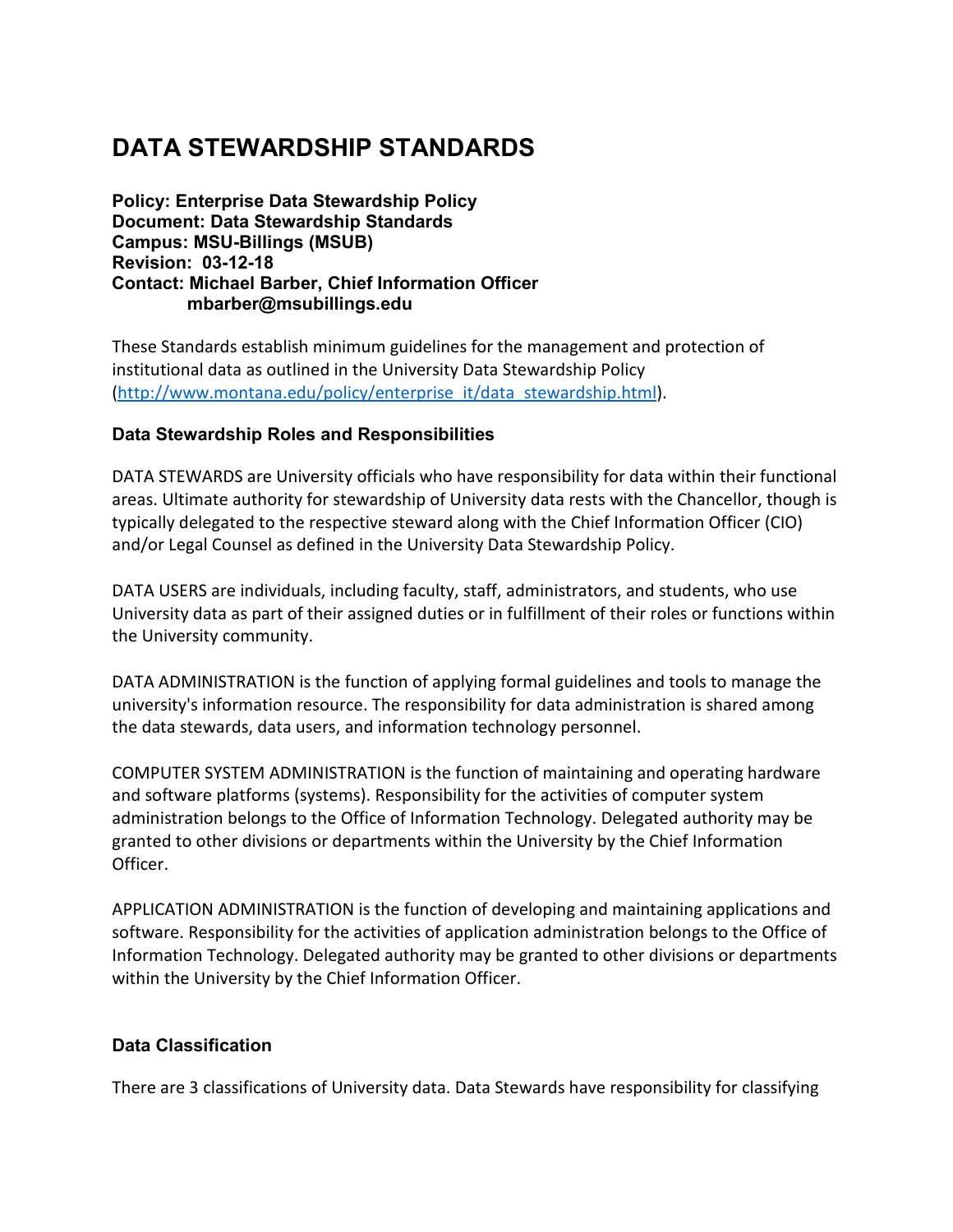data in their areas and applying appropriate controls as described in this document.

CONFIDENTIAL DATA: All data which, if released in an uncontrolled fashion, could have substantial fiscal or legal impacts on the University. Examples include social security numbers, financial account numbers, driver's license numbers, health insurance policy ID numbers, protected health information (PHI), passport visa numbers, and export controlled information under U.S. laws.

RESTRICTED DATA: All data for which release or modification without authorization could have an adverse effect on the operations, assets, or reputation of the University. Examples include employee and student ID numbers (GIDs), course evaluations, financial transactions that do not include confidential data, contracts, planning documents, and student education records as defined by the Family Educational Rights and Privacy Act (FERPA) ([http://www.msubillings.edu/stuaff/ferpastudents.htm](http://www.msubillings.edu/stuaff/ferpastudents.htm/))/). All files are assumed to be 'restricted' unless otherwise classified as 'public' or 'confidential'.

Please note, that employee and student ID numbers (GIDs) are referred to by different names on each MSU campus. They shall, however, be handled in accordance with these standards regardless of the campus affiliation of the individual to whom the ID number belongs.

PUBLIC DATA: All data that is not restricted by one of the above classifications and may be released to the general public in a controlled manner, such as information designated as "Directory Information" under University policy pertaining to FERPA. Other examples include course schedules, public web pages, campus maps, policy documents, faculty publications, job opening announcements, and press releases.

## **Data Storage**

In all cases, it is expected that data will be stored on IT managed servers or approved hosted services, not desktop systems. Central servers will adhere to the latest security and performance practices for the operating system, hardware, and software. MSU Billings IT servers are classified as 'managed' or 'secure' servers. The secure servers have a higher level of security requirements, encryption, and connectivity. Storage of *Confidential Data* outside of specified IT secure server storage space is prohibited.

Storage of *Restricted Data* outside of IT secured servers or approved hosted services is prohibited unless authorized per a documented discussion with the appropriate Data Steward and the Chief Information Officer.

Furthermore, servers housing *Restricted Data* will conform to the above guidelines and employ the following additional controls: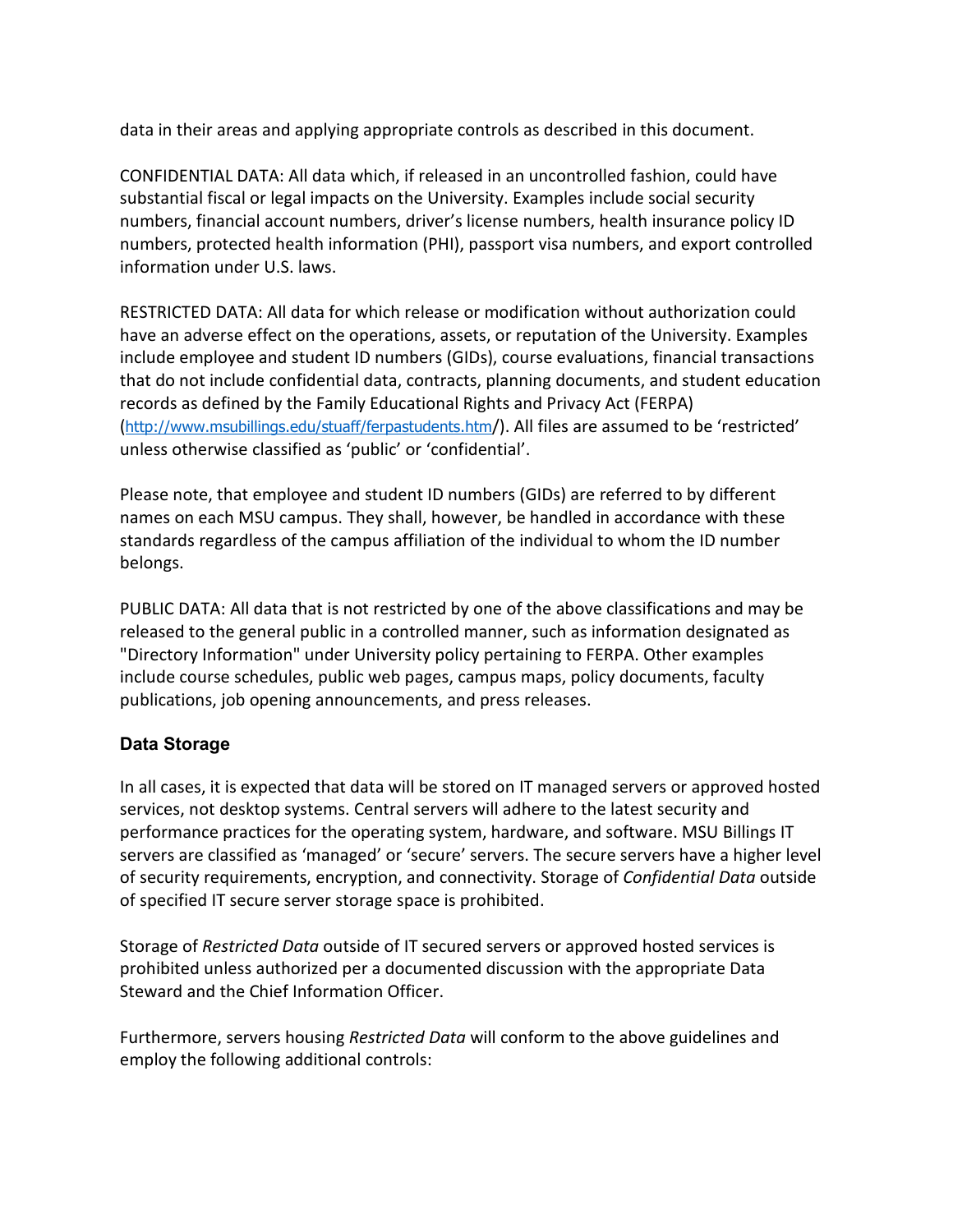- Data will be encrypted through the use of database or file system encryption techniques whenever possible.
- Authorized users will gain access through encrypted authentication.
- Transmission of data between client and server will be encrypted whenever possible without introducing additional security risks.
- Access must be authorized by the Data Steward (or their designate).
- All data and system access will be logged, and logs will be preserved for a minimum of8 weeks.

Restricted data, may be stored on IT managed servers or an approved hosted solution. Contact the Office of Information Technology for analysis and determination of appropriate use ofsuch managed servers.

While *Public Data* may be stored on local desktop hard drives and removable media, this practice is not advised as it carries risk of data loss due to hardware failure.

| Data Type           | Hard         | <b>Box or</b>   | <b>SharePoint</b> | <b>SharePoint</b> | <b>MSUBIT</b>  | <b>MSUB IT</b> |
|---------------------|--------------|-----------------|-------------------|-------------------|----------------|----------------|
|                     | drive        | <b>OneDrive</b> | <b>On Campus</b>  | Online            | <b>Managed</b> | <b>Secured</b> |
|                     | <b>or</b>    |                 |                   |                   | <b>Servers</b> | <b>Servers</b> |
|                     | Remov        |                 |                   |                   |                |                |
|                     | able         |                 |                   |                   |                |                |
|                     | <b>Media</b> |                 |                   |                   |                |                |
| <b>Public</b>       | <b>Yes</b>   | <b>Yes</b>      | <b>Yes</b>        | <b>Yes</b>        | <b>Yes</b>     | <b>No</b>      |
| <b>Restricted</b>   | <b>No</b>    | <b>Yes</b>      | <b>Yes</b>        | <b>Yes</b>        | <b>Yes</b>     | <b>Yes</b>     |
| <b>Confidential</b> | <b>No</b>    | <b>No</b>       | <b>No</b>         | <b>No</b>         | <b>No</b>      | <b>Yes</b>     |

Permissible storage solutions for each Data Classification are as follows:

Where: "**Box**" refers to University-managed storage accounts on **box.com**.

Where: "**OneDrive**" refers to University-managed storage accounts on **Office 365**.

Note that University-managed Box/OneDrive accounts may be used for storage of *Restricted Data* including education records as defined by FERPA. Use of other cloud storage solutions, such as Google Docs or Dropbox, have not been approved by The University for storage of FERPA restricted data.

Additionally, note that University data stored in non-MSUB cloud services are subject to MSUB Data Stewardship Standards. It is the responsibility of the Data User, in conjunction with the Data Steward, to ensure that proper controls and practices are in-place and to receive approval for all implementations, operations, and changes with the CIO.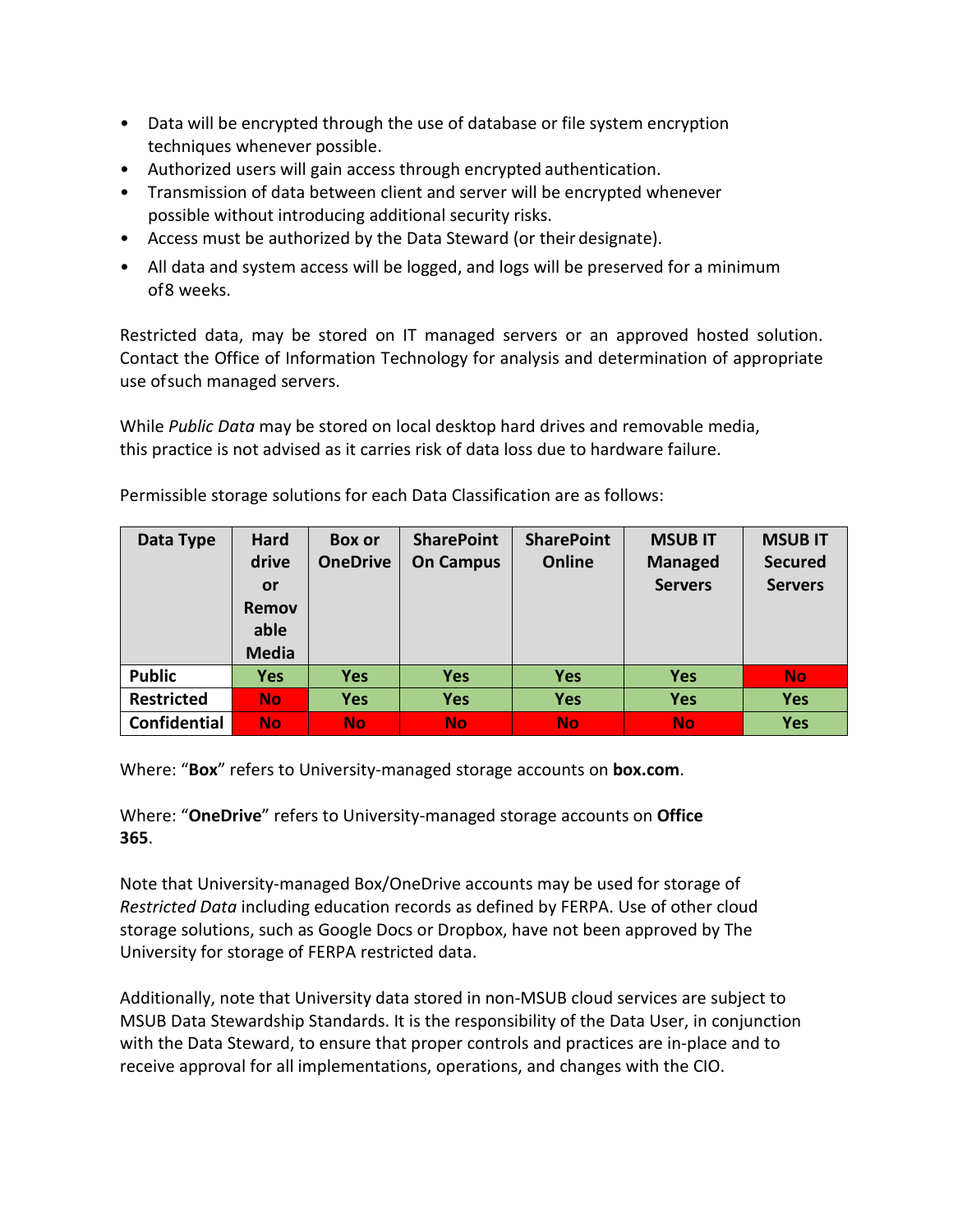Storage of payment card data is not addressed in this document. For guidance on handling of information subject to Payment Card Industry Data Security Standards (PCI-DSS), please see *Safeguarding Customer Information* at:<http://www.msubillings.edu/boffice/safeguarding.htm>

Storage and backups of research data, while most research data are classified as *Restricted*, proper data identification and storage is the responsibility of the Data User in collaboration with the Data Steward and CIO.

# **Data Sharing**

*Public Data* may be shared through any means including managed file services, publiclyavailable web servers, and University email accounts.

Sharing of *Confidential* and *Restricted Data,* when necessary, will be accomplished through the use of managed accounts on servers managed as described above. Sharing and distribution of data can be accomplished in the following ways:

- Managed file services: This includes locally-managed systems providing file transfer and storage services using standard technologies such as SMB, SFTP, and WebDAV. Confidential data must be encrypted in transit and at rest unless other mitigating controls are in-place and approved by the Chief Information Officer.
- Managed Web services: This includes hosted solutions including Desire2Learn, Box, orother University-approved systems. Web services hosting *Confidential* or *Restricted Data* will employ secure communications via HTTPS and encrypted authentication for authorized users. Email may not be used for the distribution or sharing of *Confidential* or *Restricted Data.* The Data Steward (or their delegate) will be responsible for authorizing access to all *Confidential* and *Restricted Data* within a managed web service*.*

# **Data Reporting**

Information is typically extracted from central repositories for reporting purposes. Reporting considerations include:

- Reports should be handled in accordance with above guidelines (i.e. reports with *Confidential* or *Restricted* information should not be distributed via email or stored on local desktops).
- Administrative reporting should be accomplished through central systems managed by the Office of Information Technology.
- Reports should contain only the information needed to meet functionalrequirements. *Confidential* or *Restricted* information should be contained in reports only when deemed absolutely necessary and approved by the appropriate Data Steward.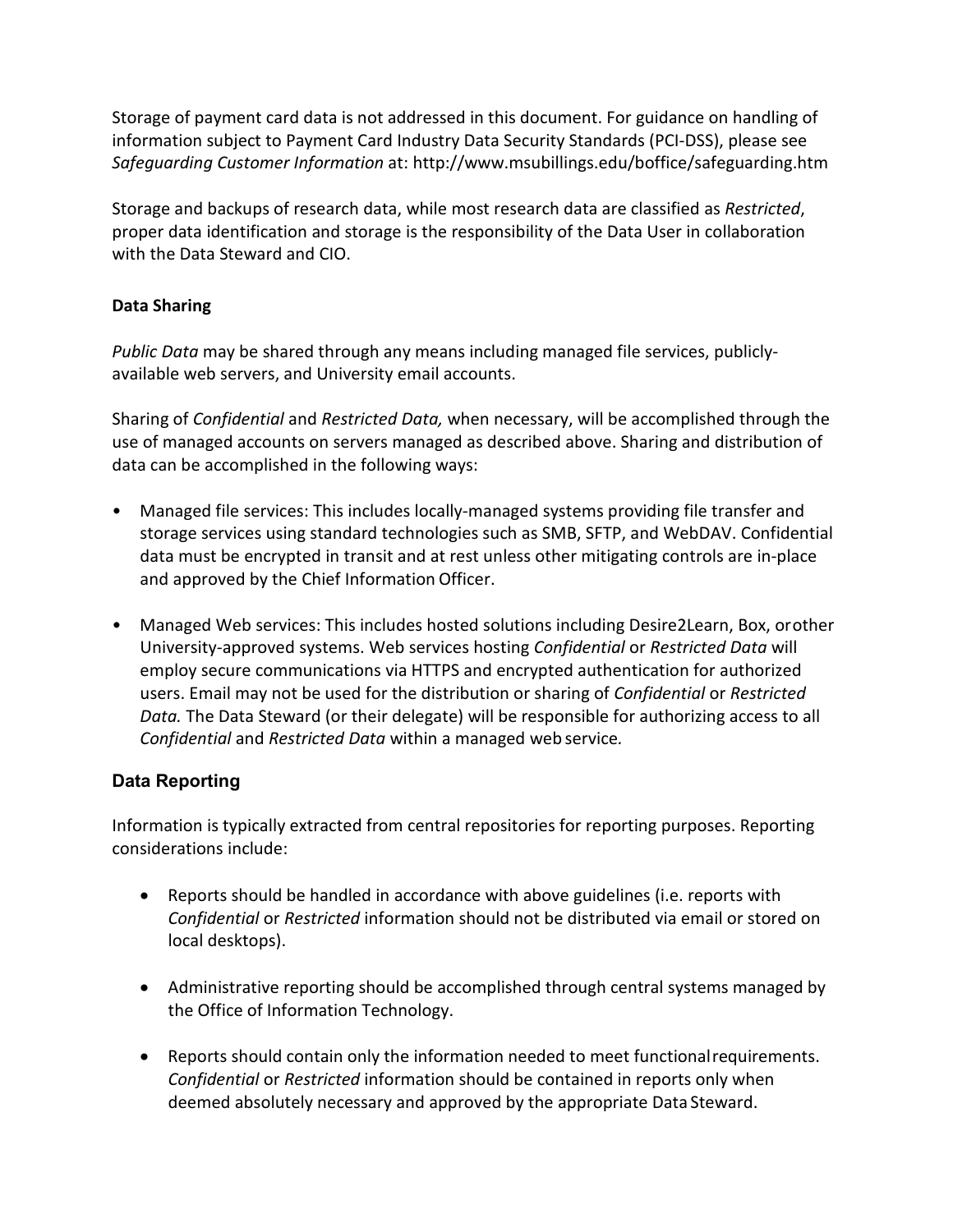• Access to Banner data by persons without direct Banner authorization to Banner data will be vetted through the Office of Information Technology and Data Steward and follow the Data Access Agreement.

# **Data Disposal**

Prior to repurposing or recycling, all electronic information stored on any device will be properly purged. This includes internal and external hard drives and removable media. Guidelines for proper handling of surplus computing equipment are addressed in Montana Board of Regents of Higher Education Information Technology Policy 1308 – Disposal of Computer Storage Devices: https://mus.edu/borpol/bor1300/1308.pdf

Paper reports containing *Confidential* or *Restricted* Information will be shredded prior to disposal. A cross-cut shredder is recommended.

# **MSUB ID (GID) Standards**

The University has established minimum guidelines for the management and protection of institutional data. These guidelines are outlined above. The MSUB identifier, known as the GID, requires further explanation and clarification. The following outlines *Restricted Data* guidelines, clarifies the current MSUB ID (GID) standards and procedures, and discusses how to request an exception for use and/or storage of the MSUB ID (GID).

## **Data Classification – Restricted Data**

There are three classifications of University data: *Confidential, Restricted and Public*. *Restricted data* is defined as all data for which release or modification without authorization could have an adverse effect on the operations, assists or reputation of the University. Examples include: Employee and Student ID numbers (MSUB IDs). The current MSUB ID (GID) Standard is listed below:

## **Current MSUB ID (GID) Standard**

- 1. Full GIDs can be emailed if the names, email, addresses or other identifying information are not present in the email.
- 2. Partial GID (last 4 numbers) can be sent with name.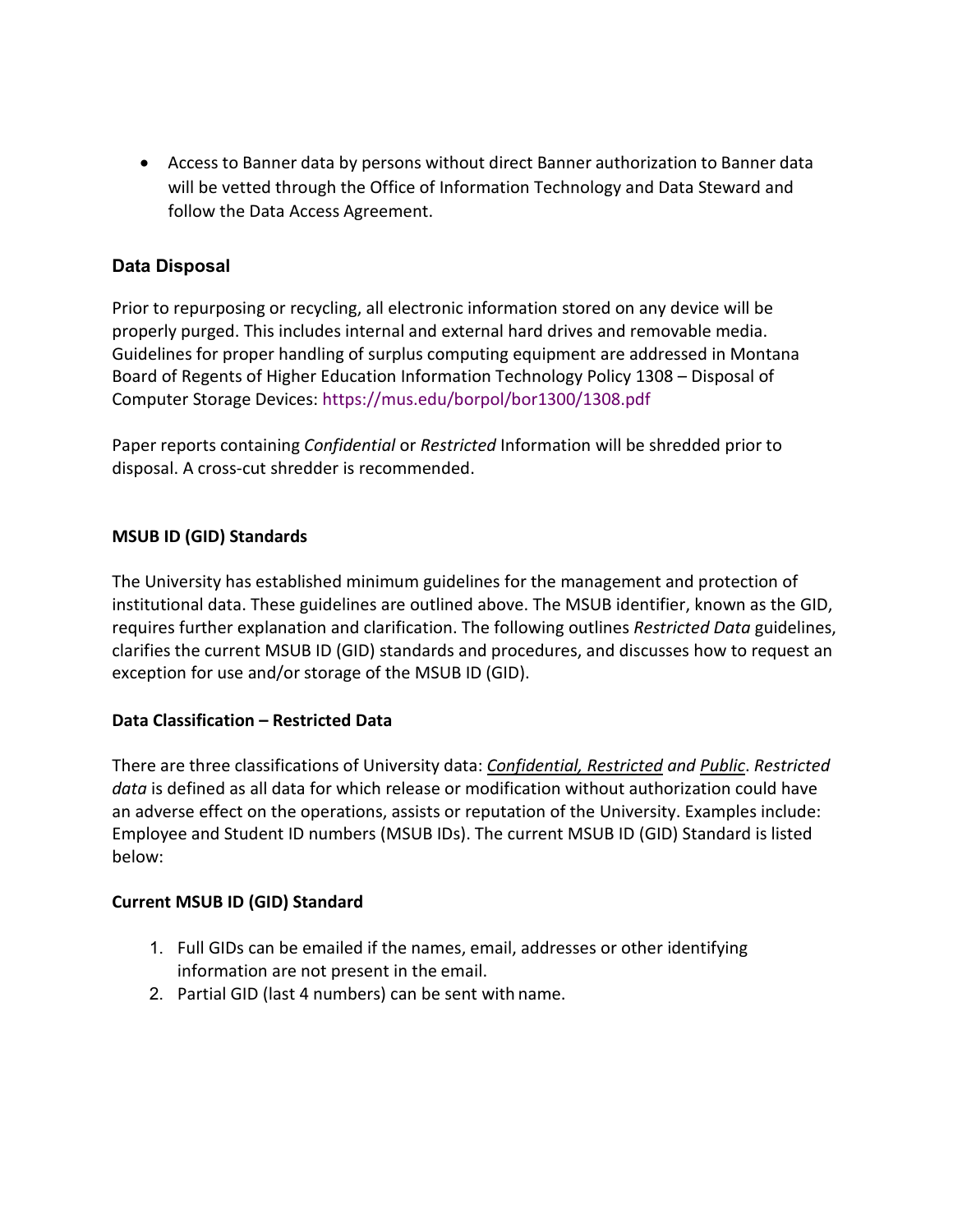# **Storage of MSUB IDs (GID)**

MSUB IDs (GIDs) must be stored on Centrally Managed IT Servers or Approved Hosted Servers, not desktop systems. The campus CIO will be consulted to identify approved third party storage. Proper management of MSUB ID (GID) includes compliance with the Technology Management Policy.

Storage of *Restricted Data* MSUB IDs (GIDs) outside of centrally managed servers or approved hosted services (like Box) is prohibited unless authorized per a documented discussion with the appropriate campus Data Steward and campus Chief Information Officer. Furthermore, servers housing *Restricted Data* will conform to the above guidelines and employ the following additional controls:

- Data will be encrypted by using database or file system encryption techniques.
- Authorized users will gain access through encrypted authentication.
- Transmission of data between client and server will be encrypted withoutintroducing security risks.
- Access must be authorized by the campus Data Steward (or theirdesignate).
- All data and system access will be logged, and logs will be preserved for a minimumof 8 weeks.

#### **Data Reporting – Restricted Data**

Reports should be handled in accordance with above guidelines (i.e reports with *Confidential* or *Restricted* information should not be distributed via email or stored on local desktops).

## **MSUB ID (GID) Exceptions**

To request an exception to the current MSUB ID (GID) Standard, the user will need to complete an MSUB ID (GID) Request Exception Form.